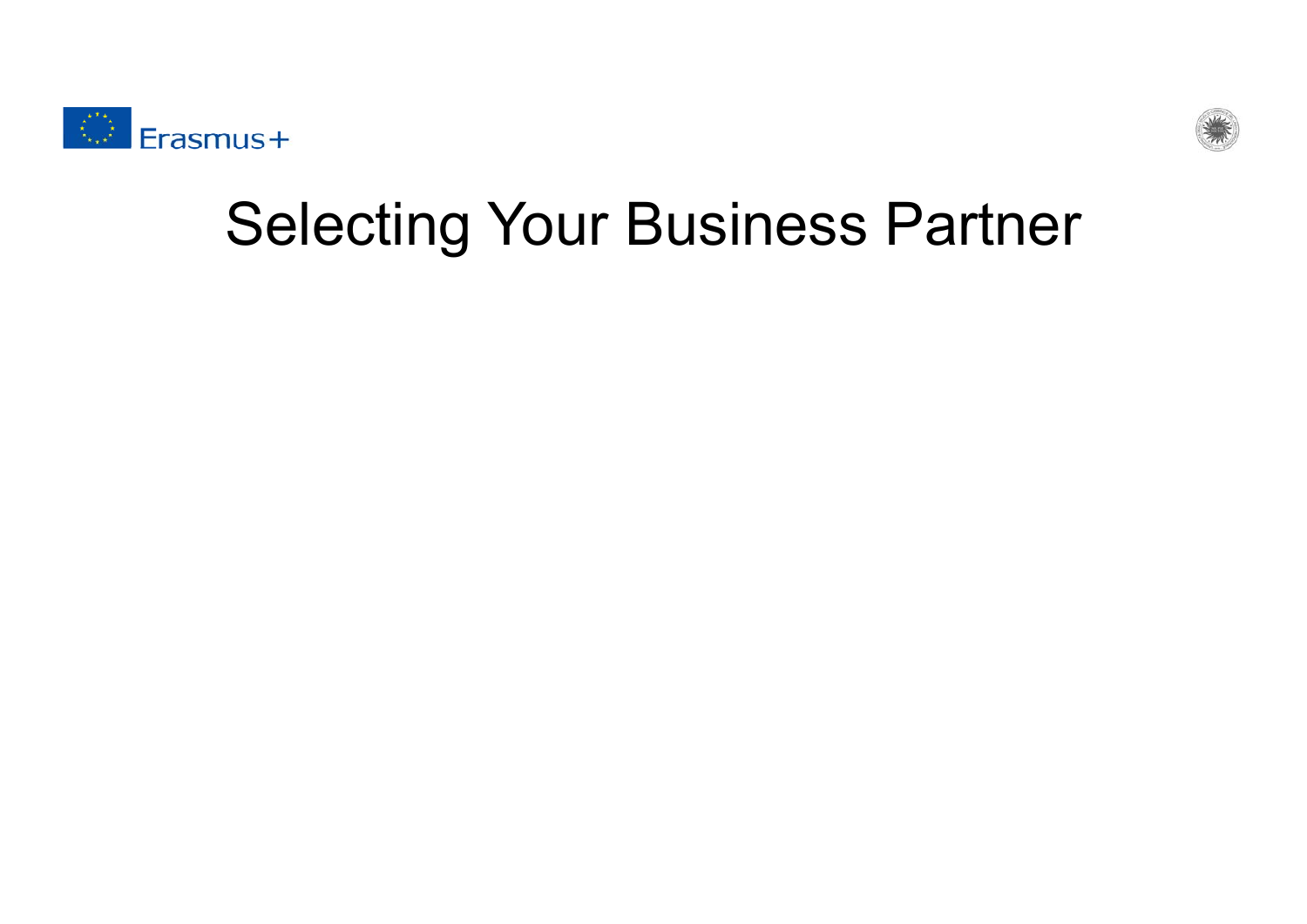



## Supermarket Supply Chain

- The contractual organization of the supply chain is a key driver for the success of supermarkets
- Optimization of logistics
	- Reliability and flexibility
	- –Inventory minimization
	- –Financial cycle
- Finding efficient, motivated supplier is critical.
	- –Failure is costly (category management)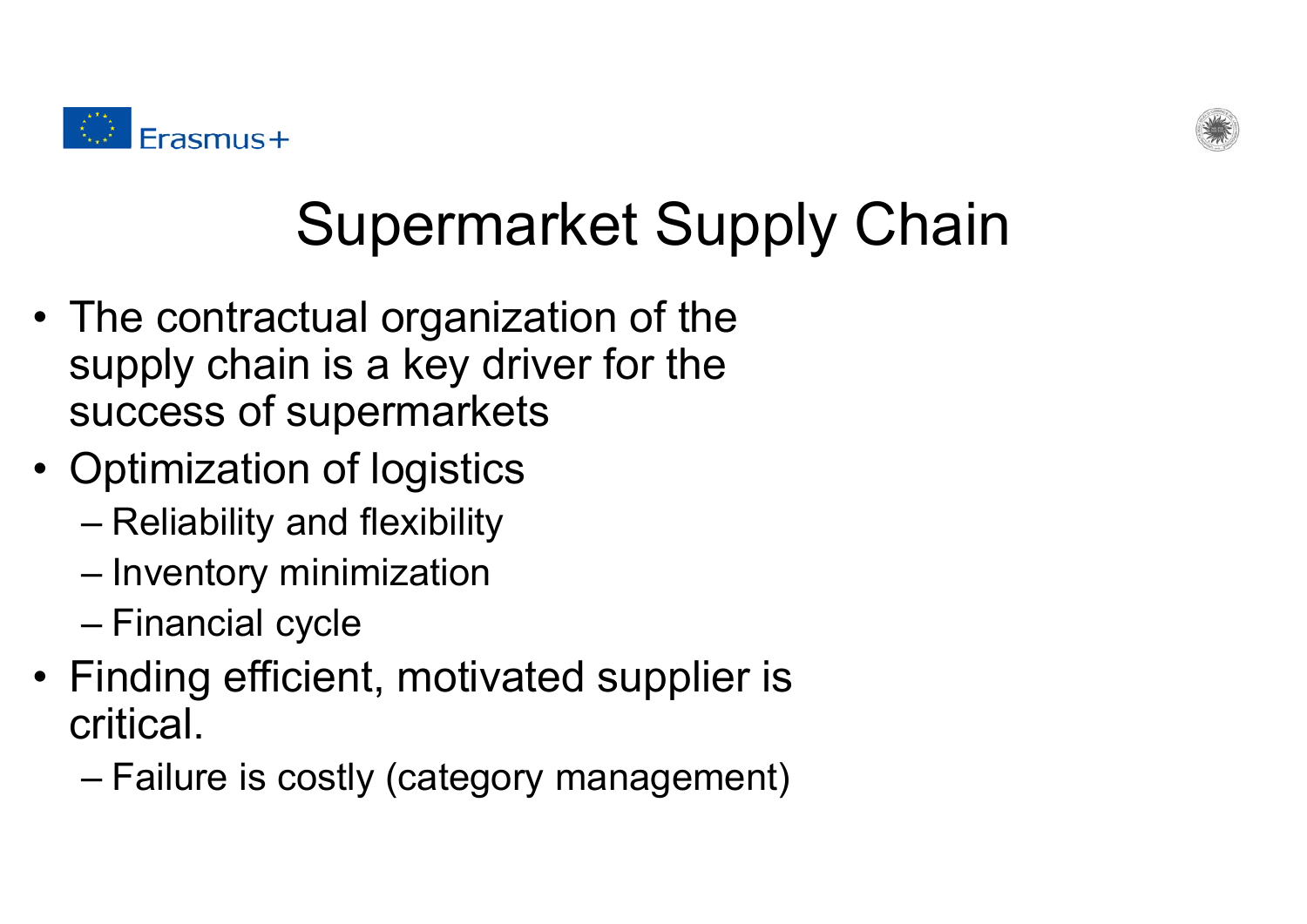



## What we will learn from this example

- It is possible to design contracts to 'drive away' inefficient partners.
	- Who wants to deal with 'bad' suppliers?
- Separating equilibria
	- Contract menu
	- Revelation principle
	- Information rents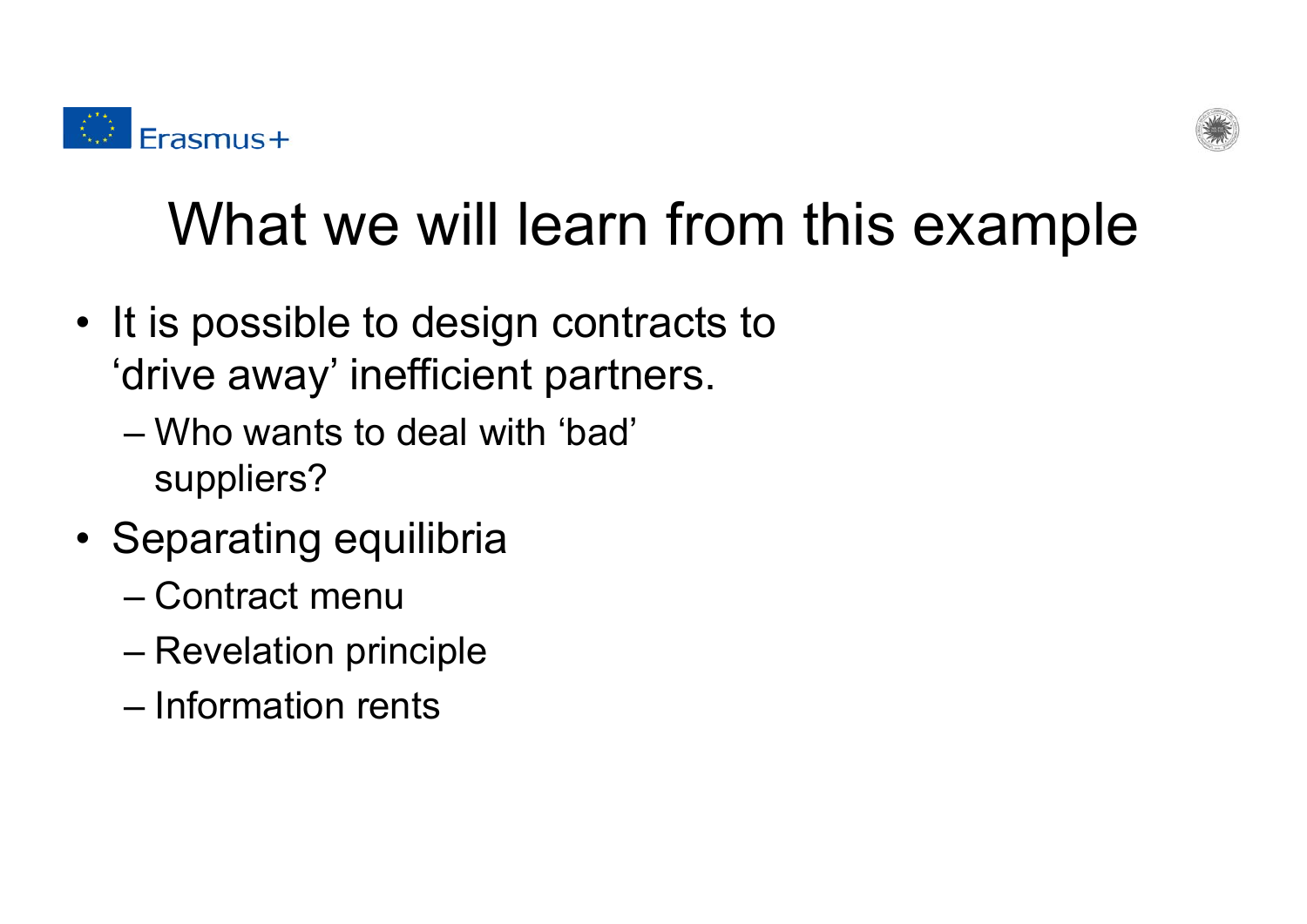



#### The Negotiation Process

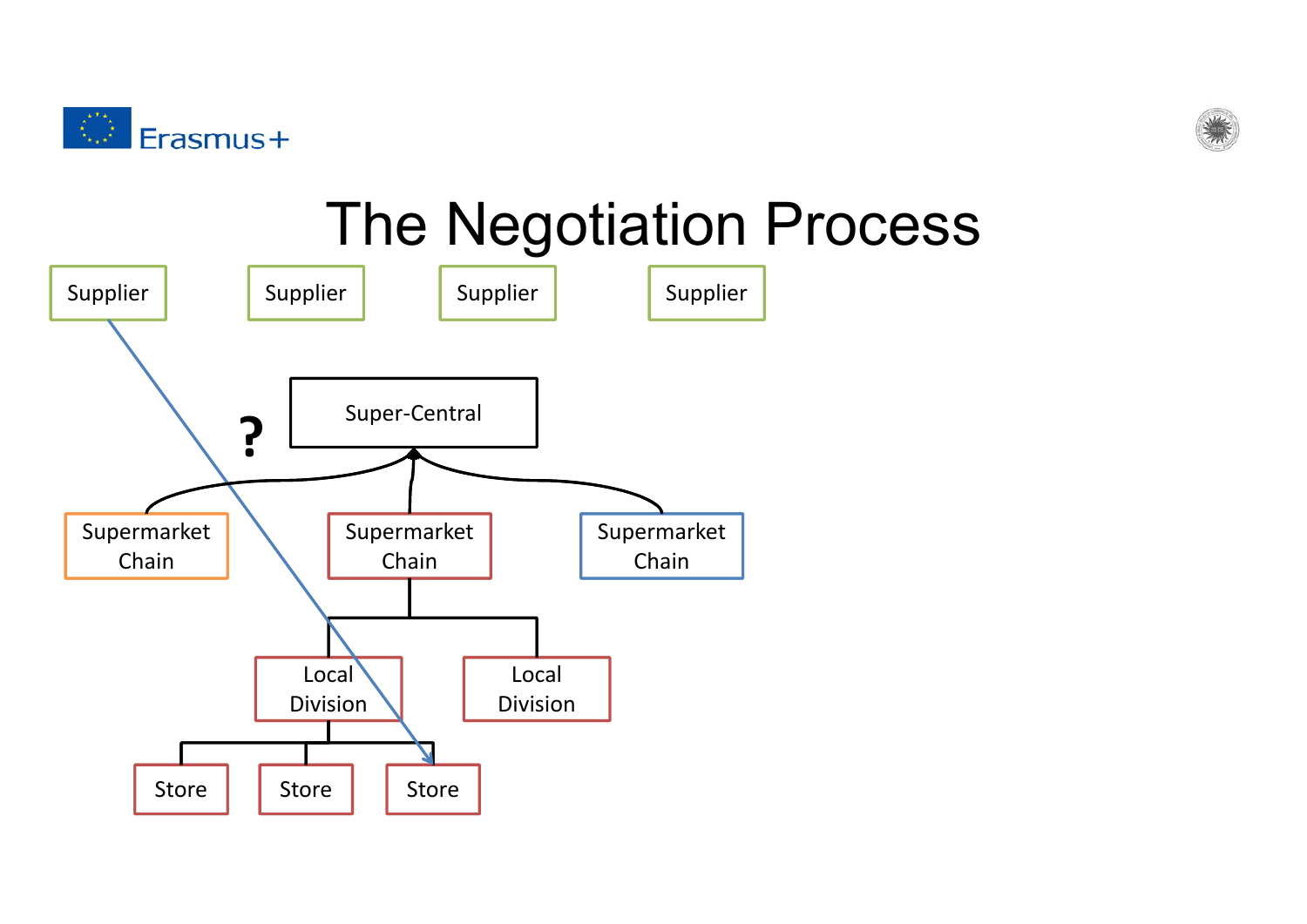



#### The Negotiation Process

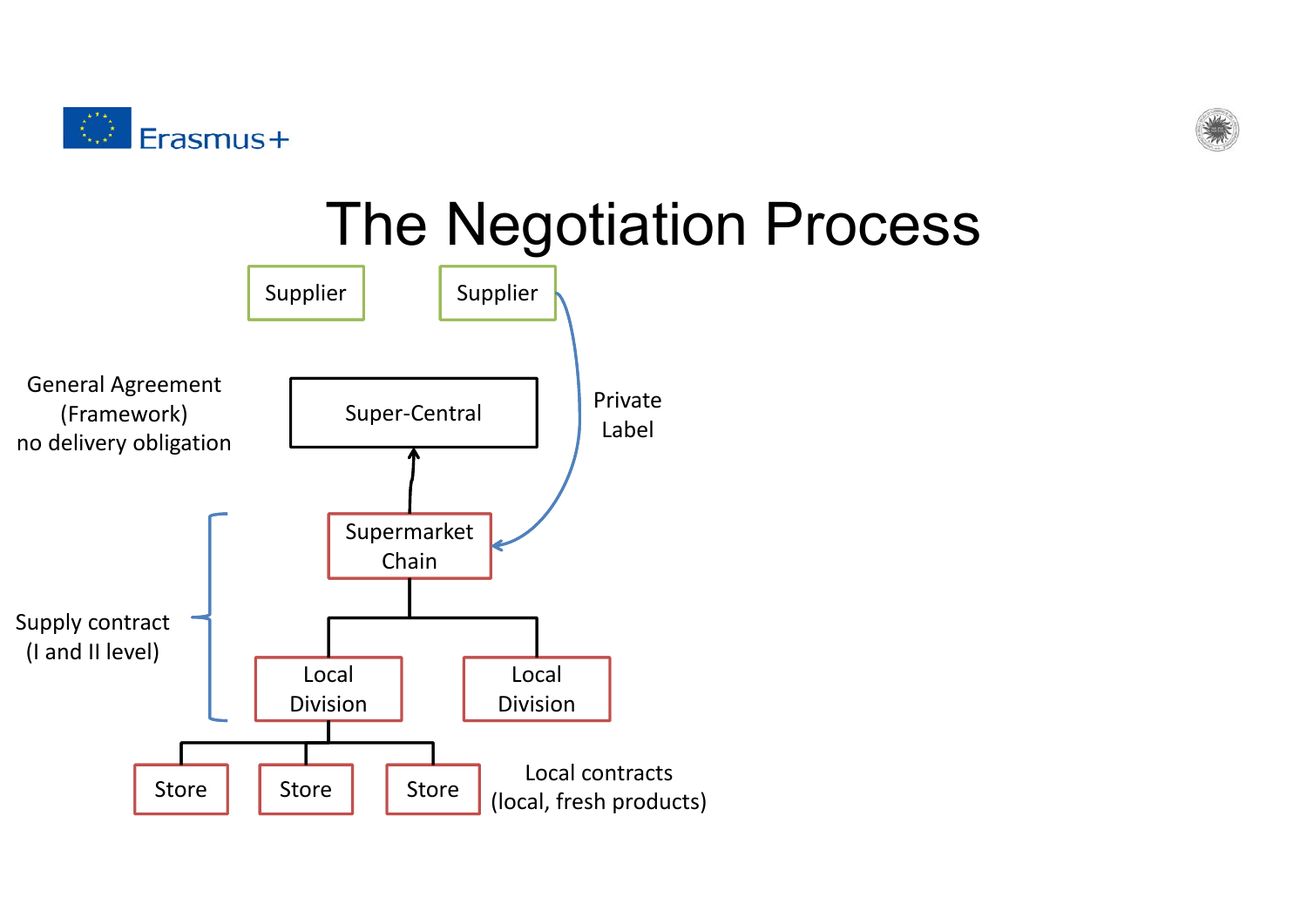



## The General Agreement

- Provides a 'Framework' for level I and II negotiations
	- Prices
	- Discount(s)
	- Promotion
	- **Trade Spending**
	- **Private Standard**
- The supplier is 'listed in'
	- Only listed suppliers can sell to the associated supermarket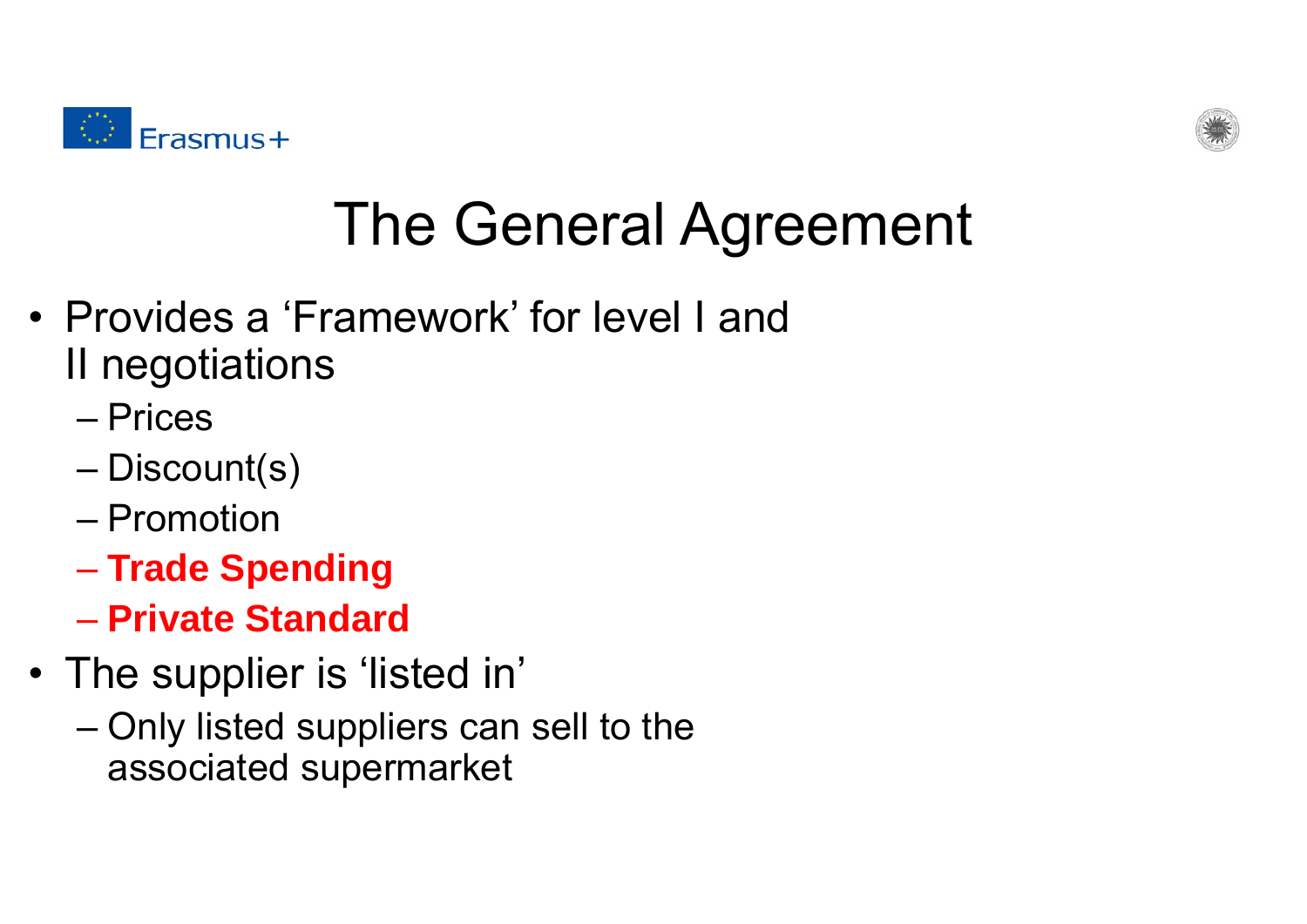



# Supply Contract (I and II level)

- Detailed agreement with obligation to deliver.
	- Quantities
	- –Timing and conditons
	- –Changes in the General Agreement
	- Everything is not included in the GA (new openings, special sales etc.)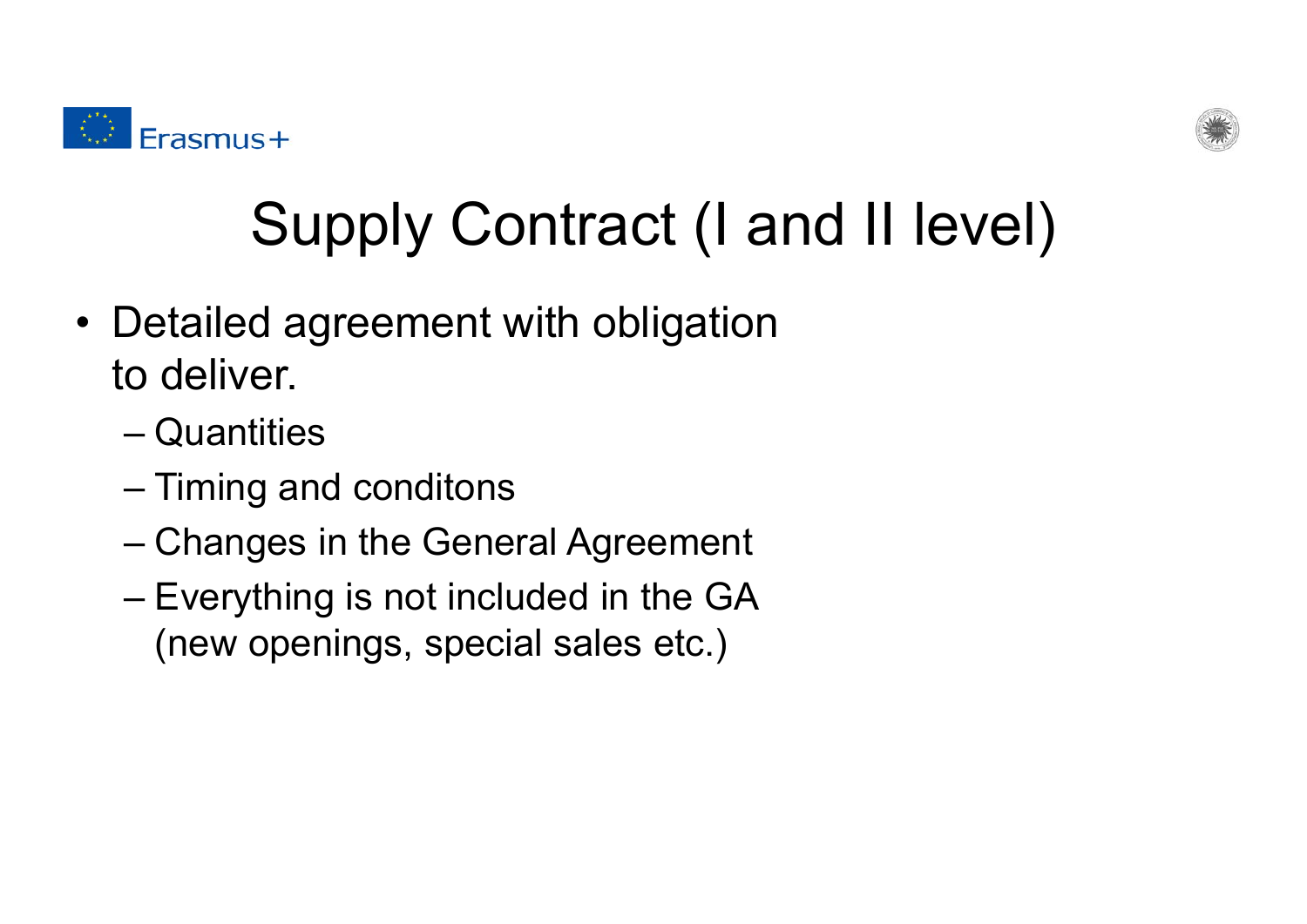



## The Supermarket Problem

- The profit maximization requires that suppliers deliver:
	- –High-quality products,
	- –At the exact time,
	- –In the specified way
- Reliability is of the essence
- Flexibility is required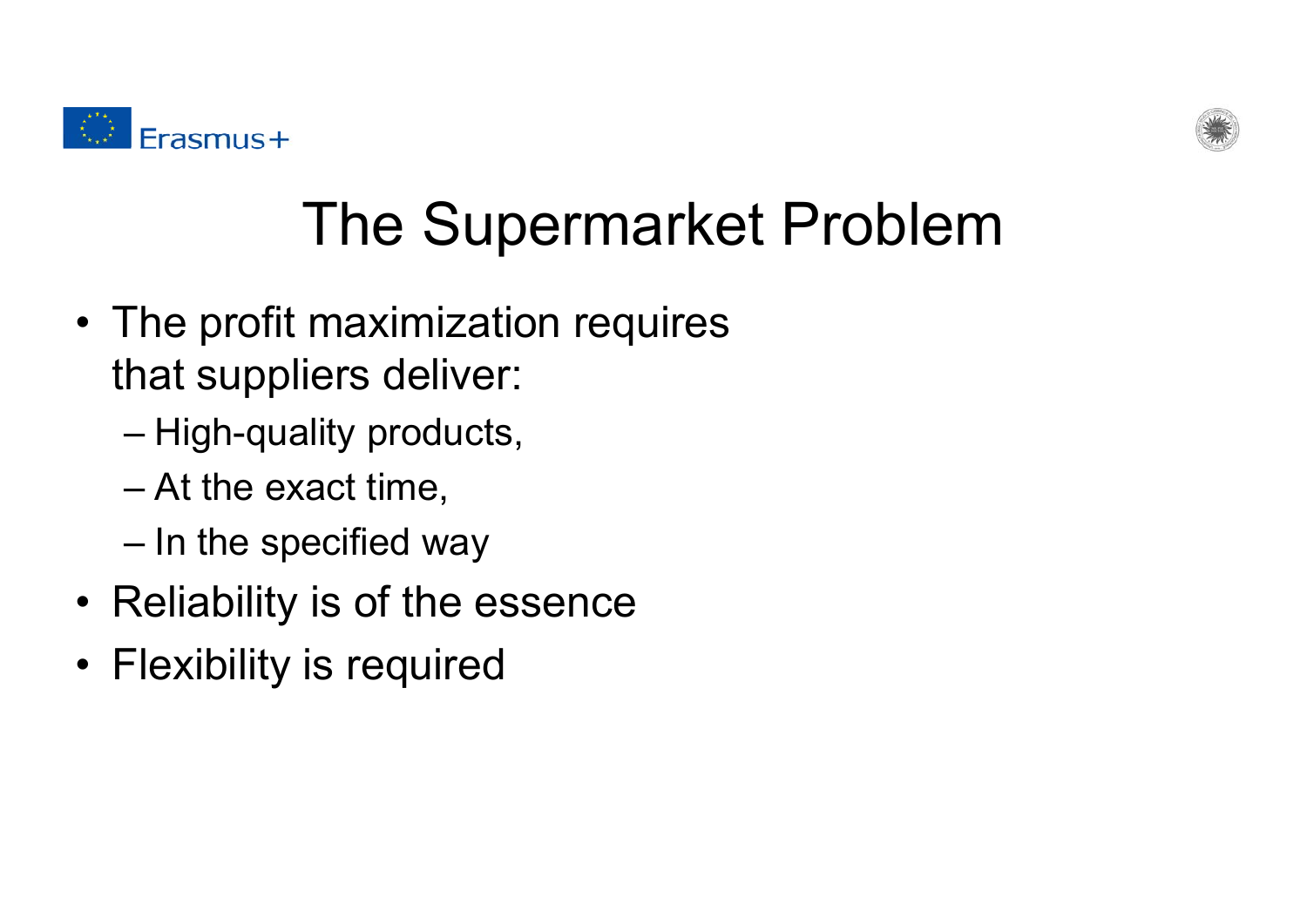



# The Supermarket Problem

- If the supermarket bought input only when needed:
	- –No bargaining power
	- –Supplier opportunism
- If the supermarket bought input in advance:
	- Cost of storage
	- –Sub-optimal financial cycle.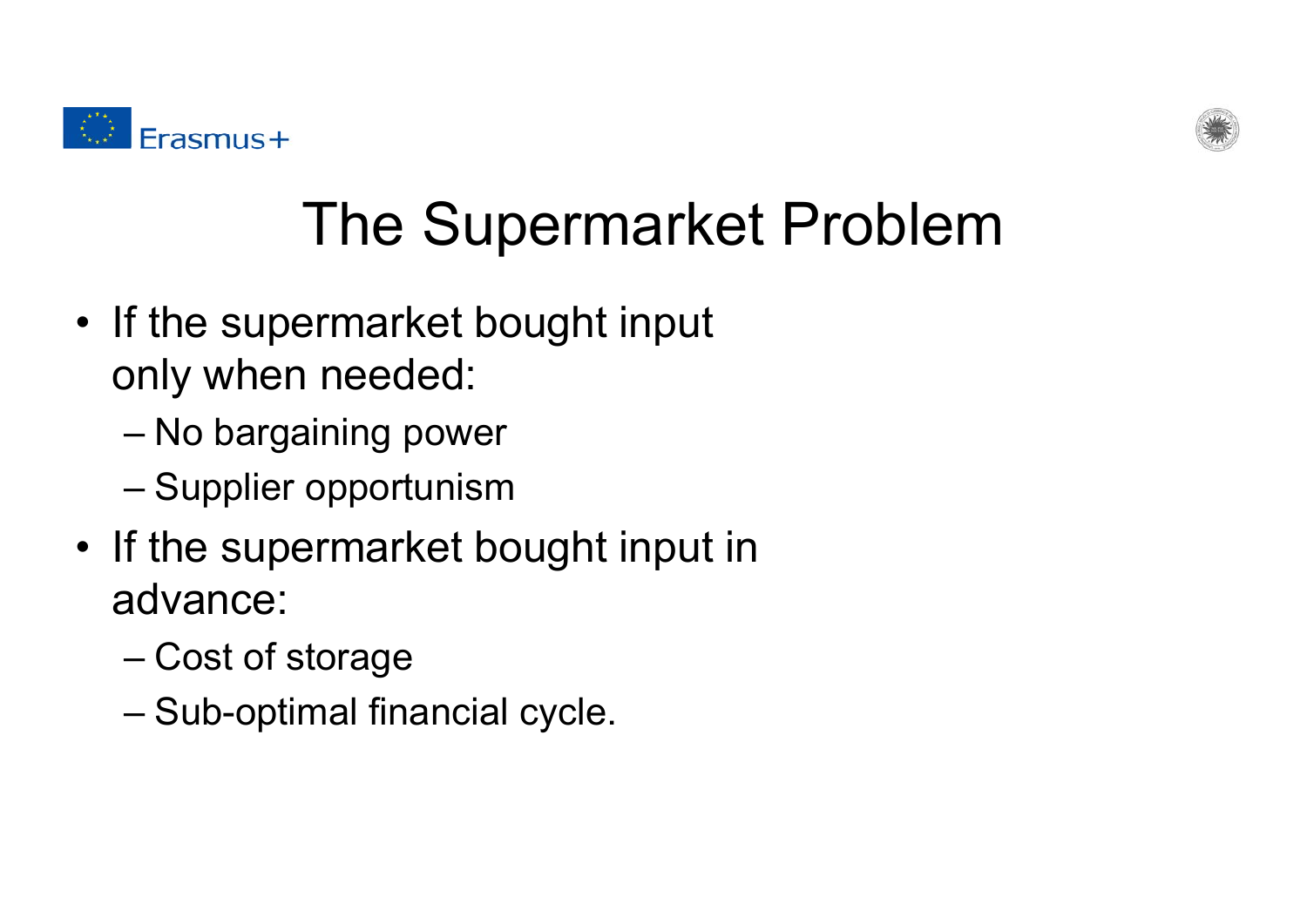



## The Supermarket Problem

- Solution: Negotiate in advance (when the supermarket has bargaining power), buy when needed.
- Hold-up problem:
	- –Supplier might renegotiate
	- Opportunistic behavior
- Selection problem:
	- How to select efficient suppliers that will not defect?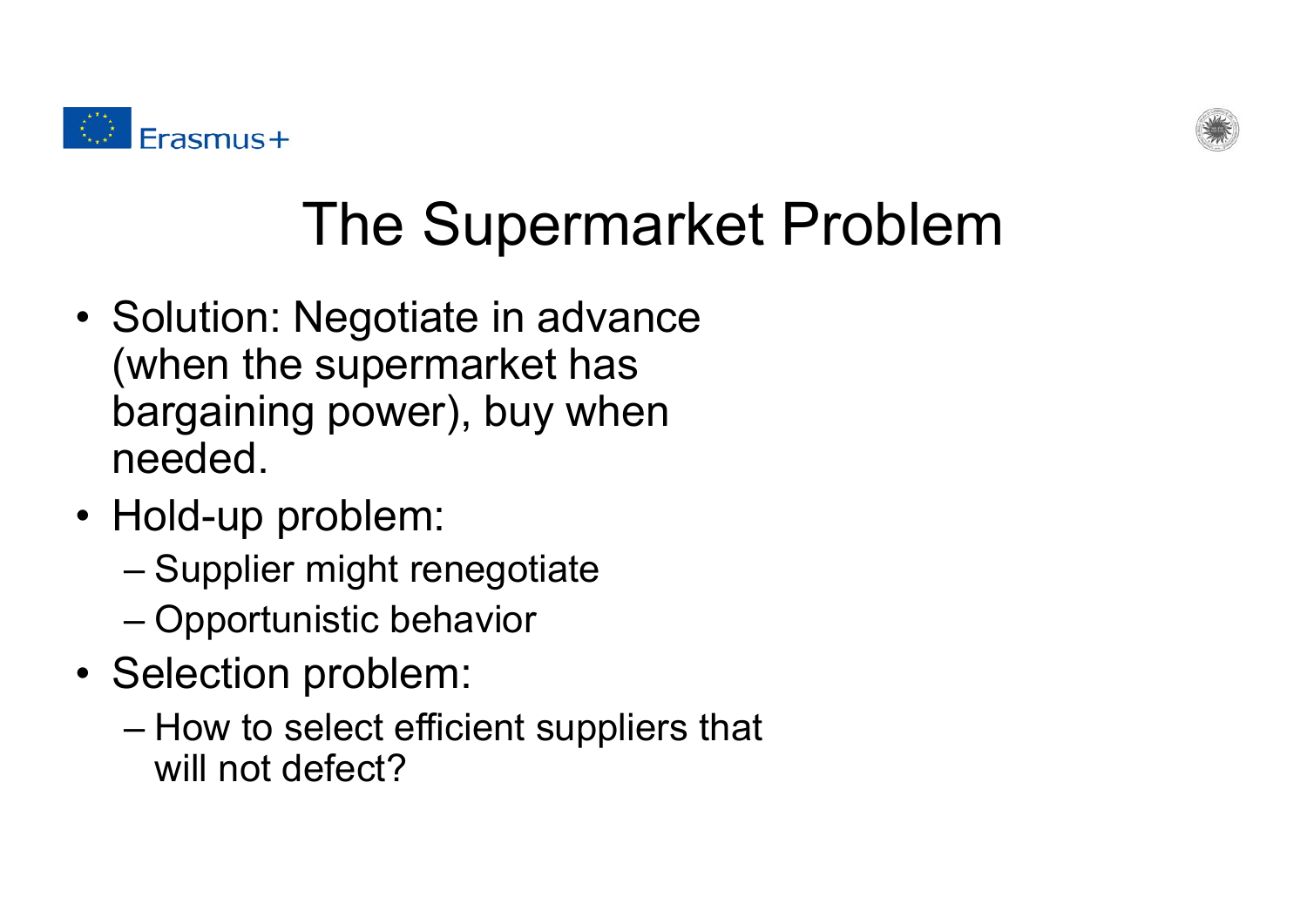



## Solving the Hold-Up Problem

- A supplier will defect a contract if: immediate benefit from defection is greater than the present value of future punishment.
- To attenuate the risk of defection:
	- Reduce present benefit (monitoring, early warning, deferred payment,…)
	- Increase the future punishment (fines, retaliation,…)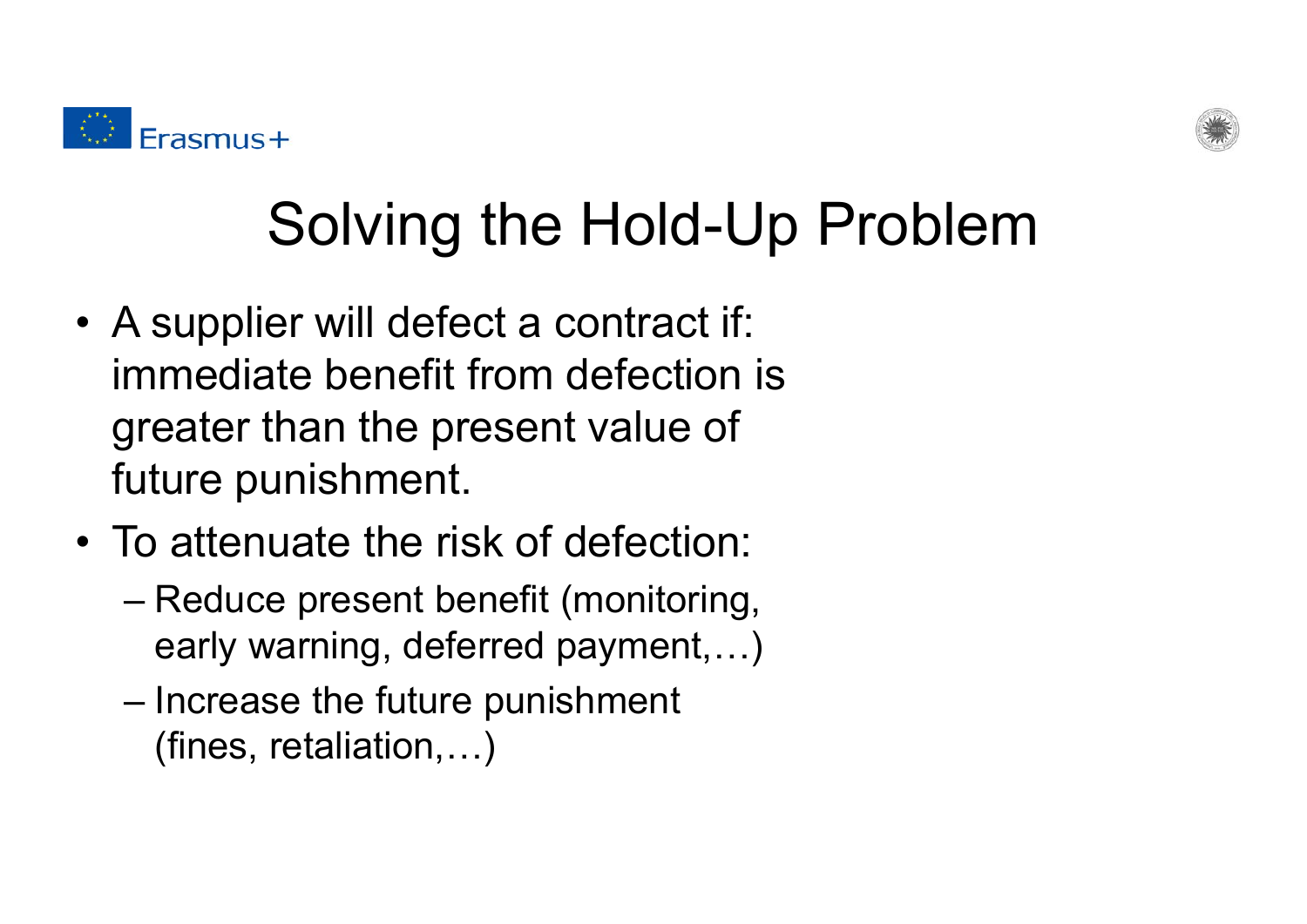



# De-Listing

- A super-central can de-list a supplier, if unhappy with him/her.
- De-listed supplier:
	- – Cannot sell anymore to any of the associated supermarket chains
	- –Take a long-term loss of future profits
- De-listing is easy: it is sufficient not to renew the GA
	- Low potential for litigation
	- Self-enforcing contract: incentives are aligned with supermarket's objectives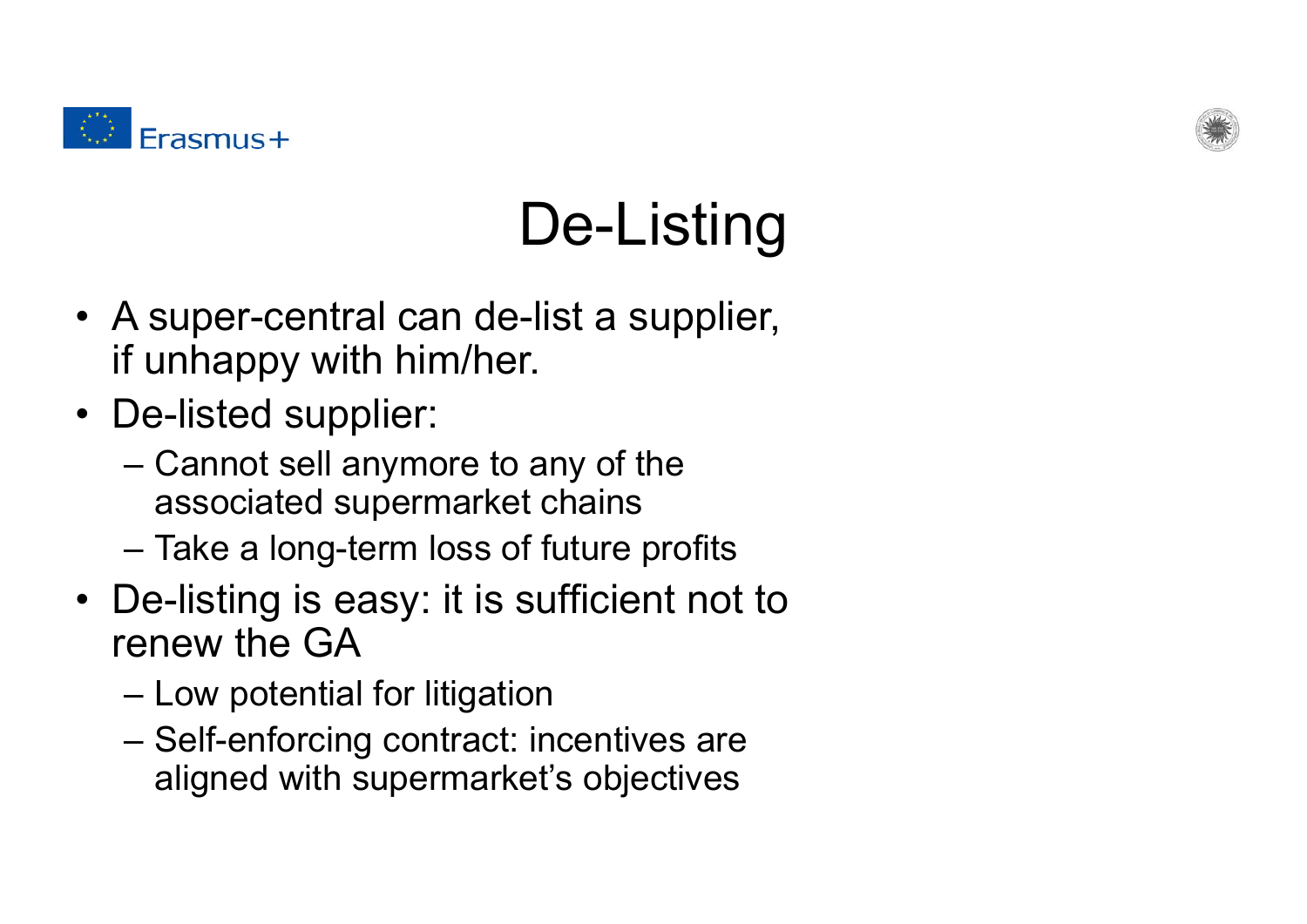



#### The Selection Problem

- De-Listing works well if the supplier has a long-run horizon.
- What if the supplier attaches little value to future benefits?
	- High discount rates
	- Risk of bankruptcy
	- High cost of compliance
- This type of supplier might prefer a 'take the money and run' strategy
	- De-Listing is not sufficient to ensure the success of the transaction
	- The supermarket needs to drive away these suppliers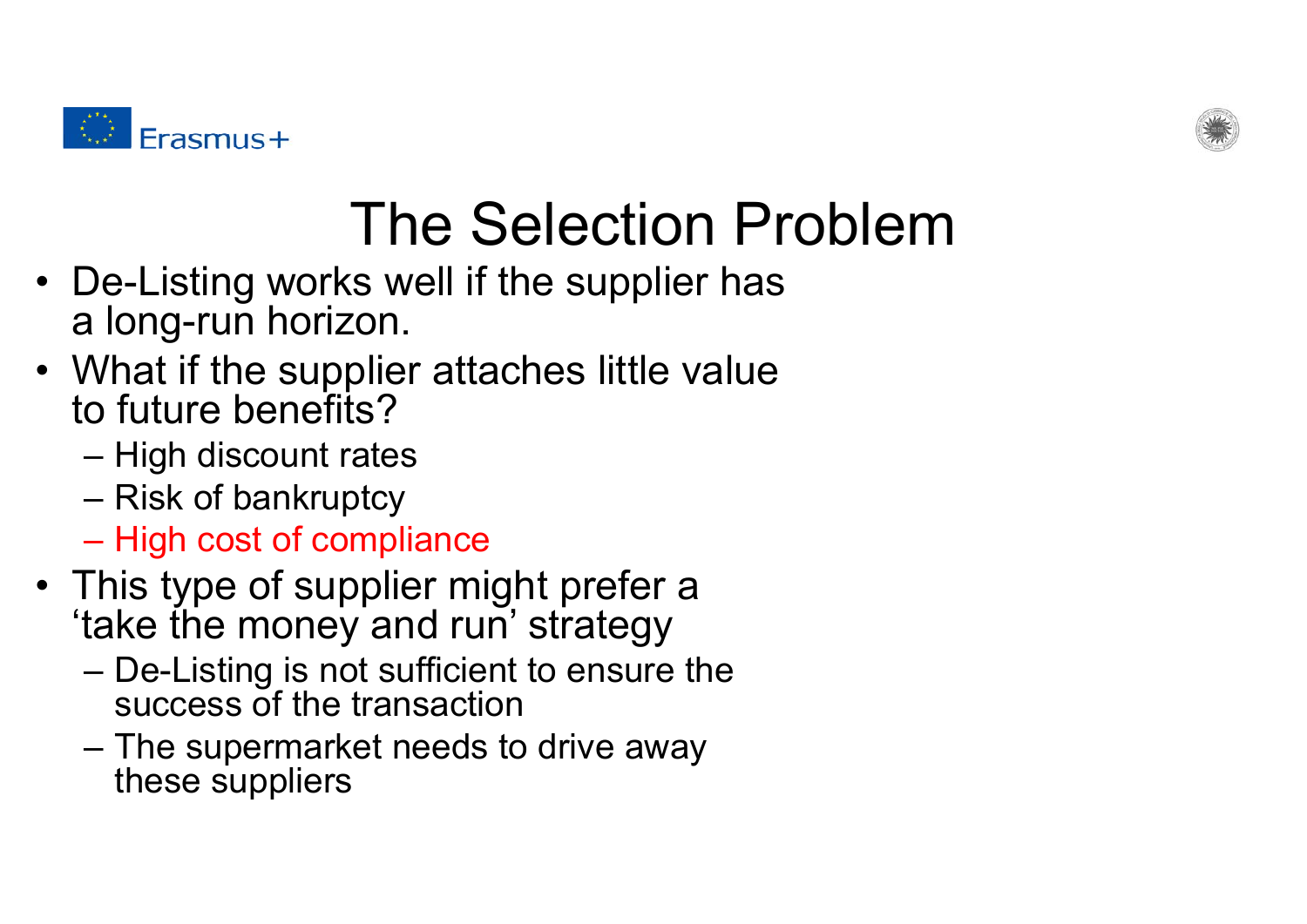



## The Selection Problem?

- Assume that a supplier sells one unit of a product to a supermarket for a price *P*.
- Complying with supermarket's requirements implies that the suppliers incurs in an additional production cost  $\boldsymbol{c}_i$ (which varies with suppliers)
- In an infinite time horizon, a supplier defects if

#### P> δ(P-c*i*)

– δ>1 is the discount factor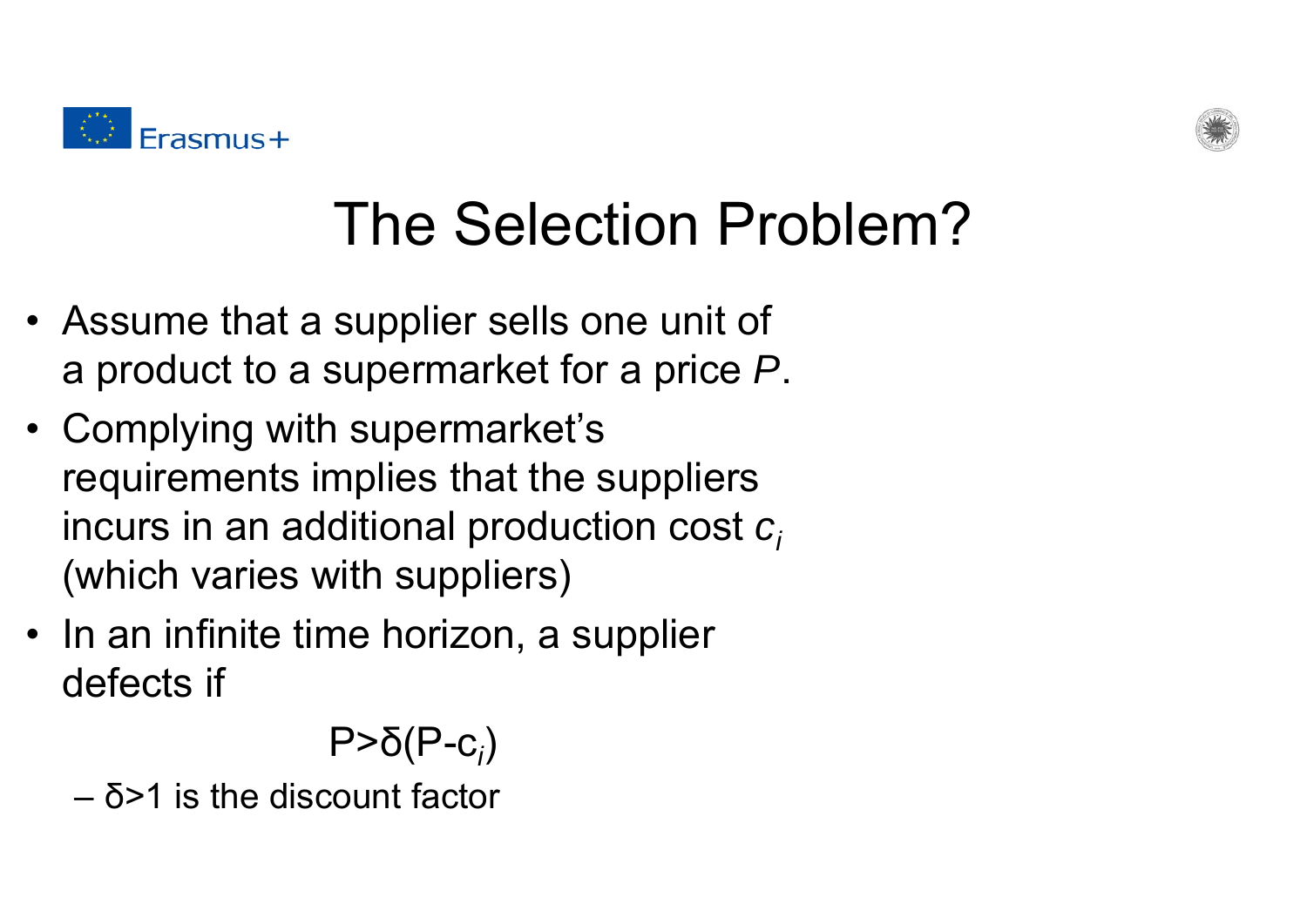



## The Selection Problem

- If the supermarket cannot observe  $\mathbf{c}_{\mathsf{i}}$  (the supplier is randomly drawn): –Compliance is random
- For example, if there are two types of suppliers
	- c*;*=c<sub>L</sub> (efficient supplier)**→** no defection
	- c*;*=c<sub>H</sub> (inefficient supplier)**→** defection
	- Defection depends on the unobservable type of supplier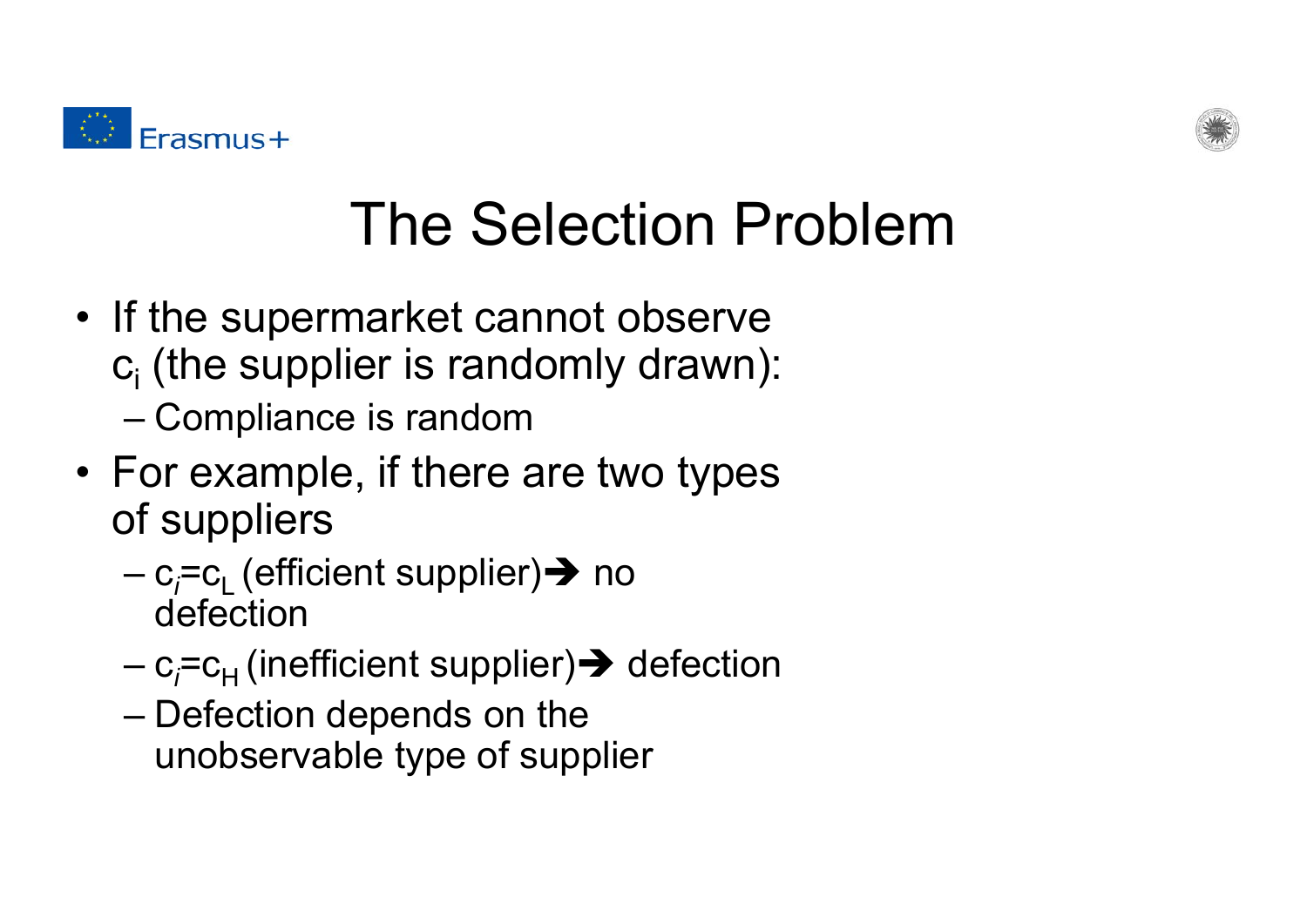



#### How to Solve the Selection Problem?

- The supermarket must offer a contract such that 'Taking the Money and Run' is unprofitable for the supplier.
	- The contract must be profitable in the long run, unprofitable if the supplier is de-listed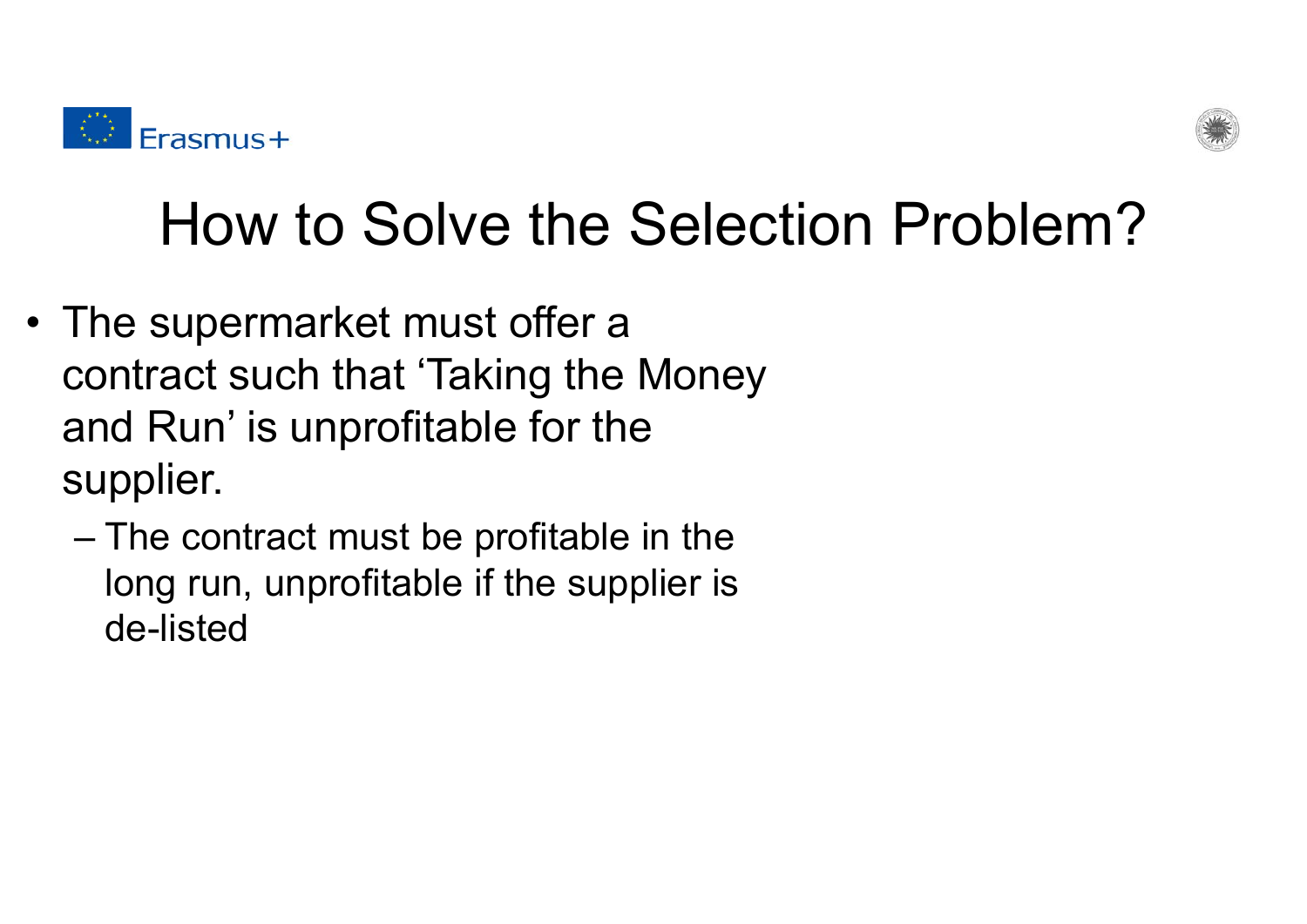



## How to Solve the Selection Problem?

- Consider a fixed, sunk cost F that the supplier must pay in order to enter the contract.
- The supermarket can offer a contract (P,F) such that:
	- P-F <sup>≤</sup>0 (defection is unprofitable)
	- $-$  δ(P-c<sub>L</sub>)-F>0 (compliance is profitable for efficient farmers)
	- δ(P-c<sub>H</sub>)-F≤0 (compliance is unprofitable for efficient farmers)
- Solution: F=P=c<sub>L</sub>δ/(δ-1)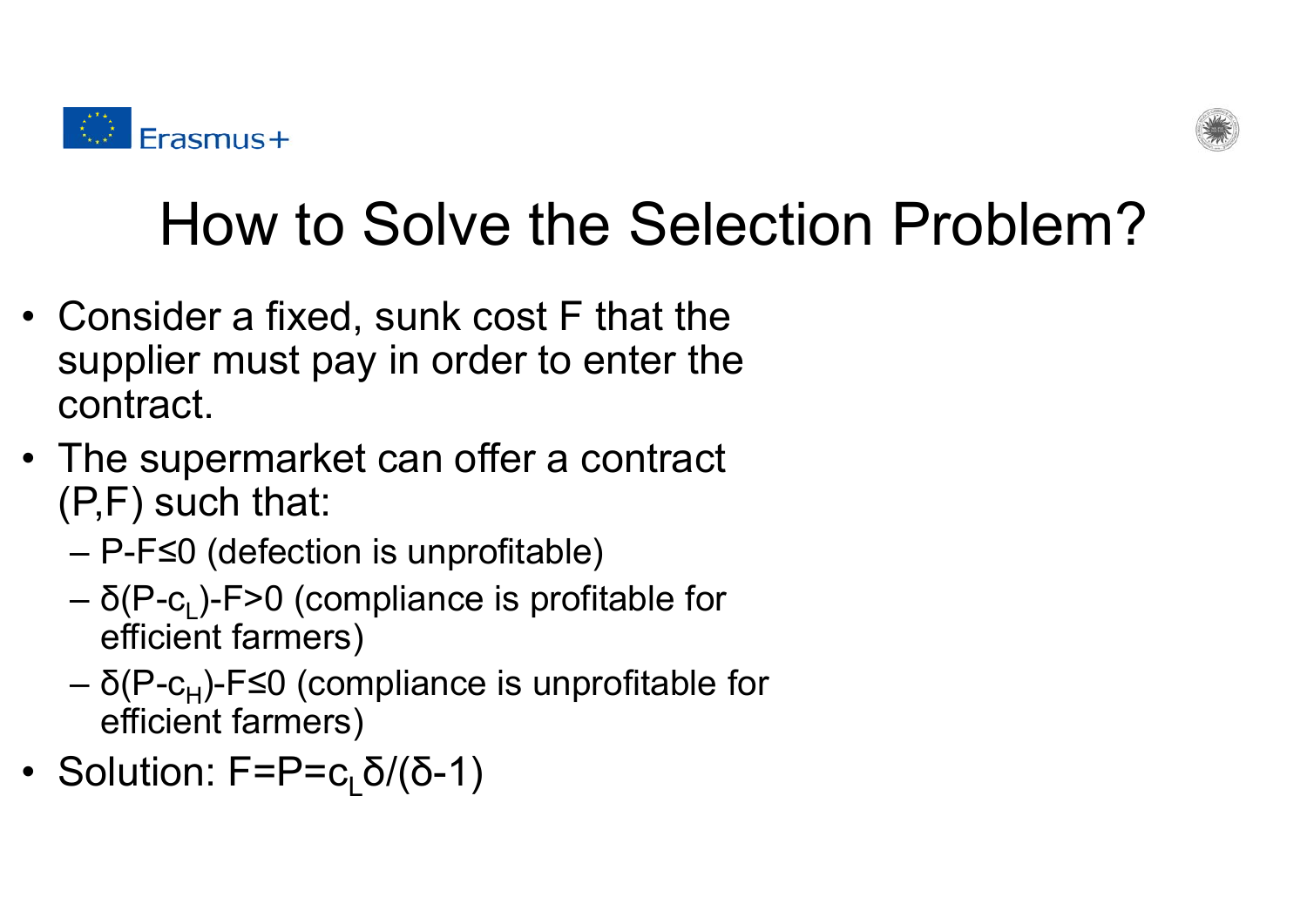



## Properties of the Solution

- Exercise. Prove that:
	- Inefficient farmers have no incentive to subscribe the contract
	- Efficient farmers subscribe the contract
	- Efficient farmers have no incentive to defect
	- The contract is self-enforcing
- Exercise. Comment the result. What are the economic basic mechanisms at work?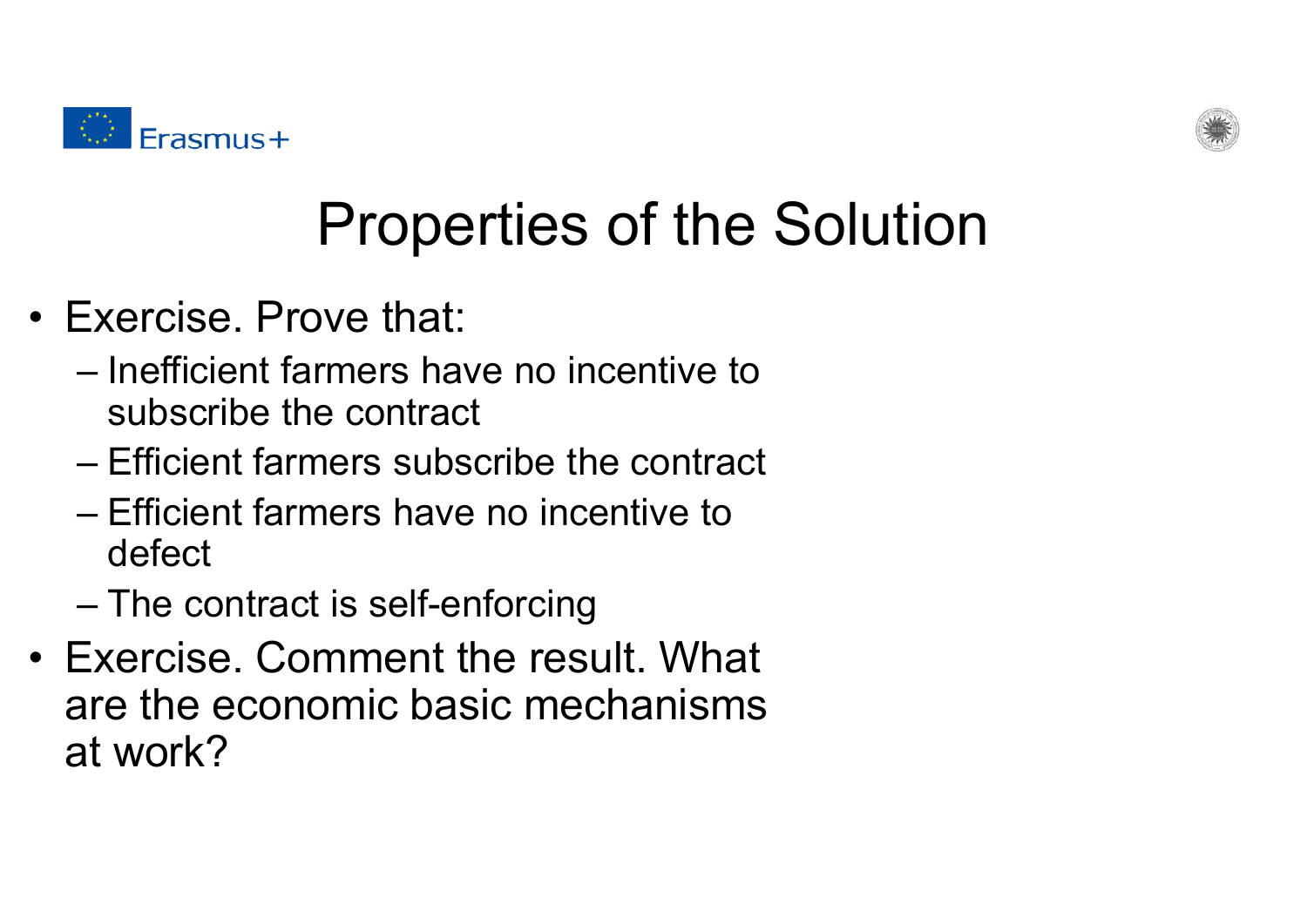



#### Conclusions

- The contract you offer determines who your business partners are.
- Make sure that your offer is appealing only to efficient and motivated agents
	- The same offer can have different outcome for different agents
	- Use this fact to let your agents 'self-select' in or out
- In our example, efficient suppliers gain a rent:
	- δc<sub>L</sub>/(δ-1)>c<sub>L</sub>
	- It may be profitable to pay a premium to efficient supplier to prevent opportunism.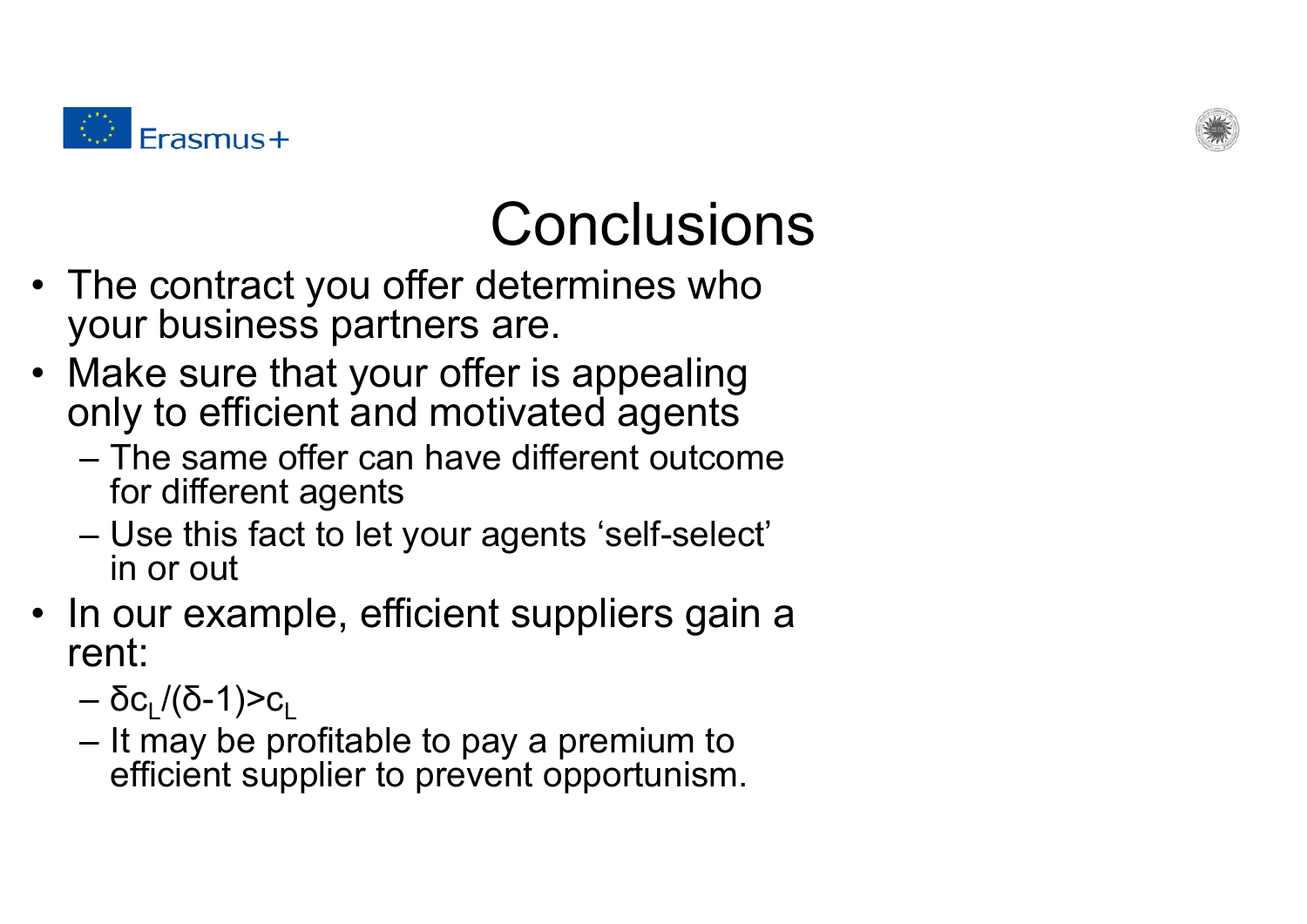



#### Games!

- Building a win-win deal:
	- How hard can it be?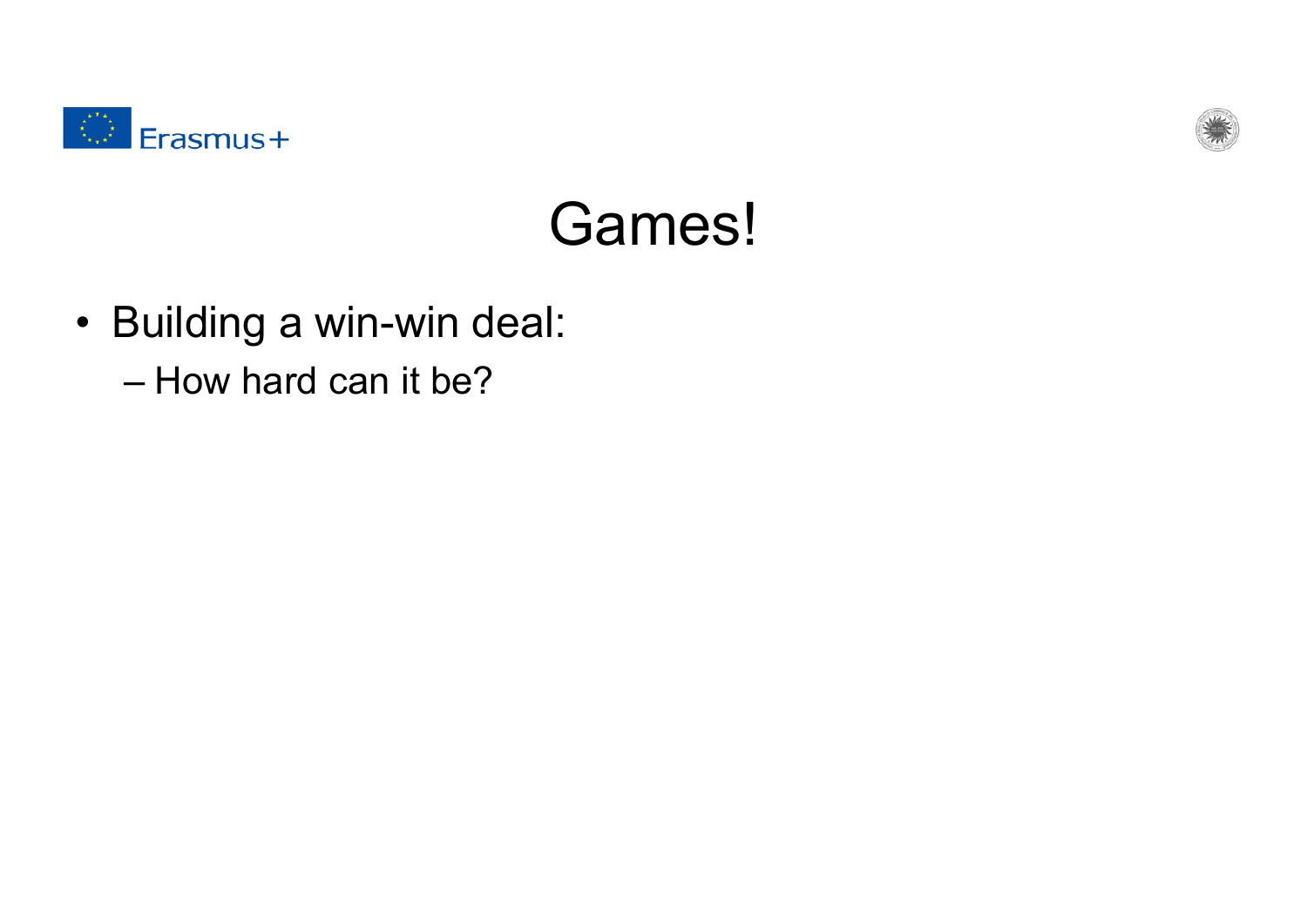



#### Game 1: The Auction

- $\bullet$  You are a supplier of product X
	- Your constant marginal cost of production is 10
	- Your goal is to maximize your own profits
- •I am willing to buy 100 units of X at the best market price.
- • I organize an Auction.
	- Each of you will make a SECRET offer
	- I will buy the 100 units from the producer offering the best price
	- If two producers offer the same price, quantity is split equally
	- You are free to talk and make any agreement you want, but the offer MUST be SECRET
- • The producer who achieves the highest profits wins the game.
	- In the case of ties, the producers who sells the largest quantity wins
- •The game will NOT be repeated